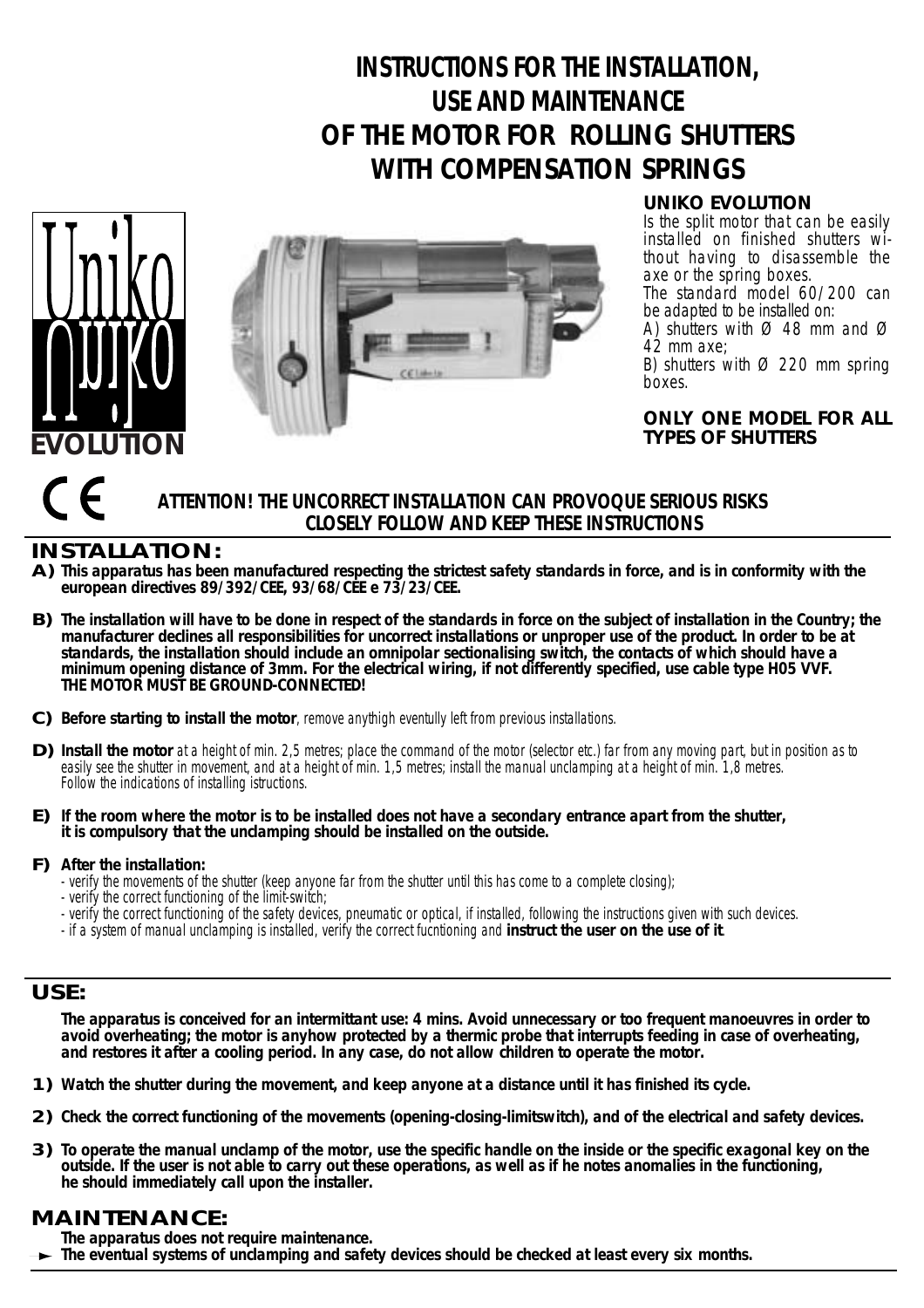

# **Fig. 2**



**Fig. 4**





**Fig. 6**





**Fig. 7**



#### **INSTRUCTIONS FOR THE INSTALLATION OF THE MOTOR UNIKO EVOLUTION 60/200**

## **FIG. 2**

Determine the centre of the axe. Drill a hole of Ø11mm. at 5 cm. on the left from the centre, taking care that the drill is perfectly horizontal, in order to have the same hole on the opposite side of the axe; the hole will accomodate the fixing bolt (F). If there are 3 spring boxes on the axe, this operation must be carried out between the two boxes on the right.

#### **FIG. 3**

Unscrew the flange (A), slide out the plate (E) and extract the mask (D).

## **FIG. 4**

With a slight rotation, place the motor (C) on the axe, making the holes onto the body of the motor coincide with the holes previously made on the axe. For installations on axes of Ø48mm. and Ø42mm., please refer to fig. 1a.

#### **FIG. 5**

Insert **temporarily** the fixing bolt (F) in order to line up the motor on the axe.

## **FIG. 6**

Insert the mask (D) and screw **moderately** the bolt in order to avoid problems during the next phases.

## **FIG. 7**

Reassemble the flange (A) on the axe.

## **FIG. 8**

Tight up the flange.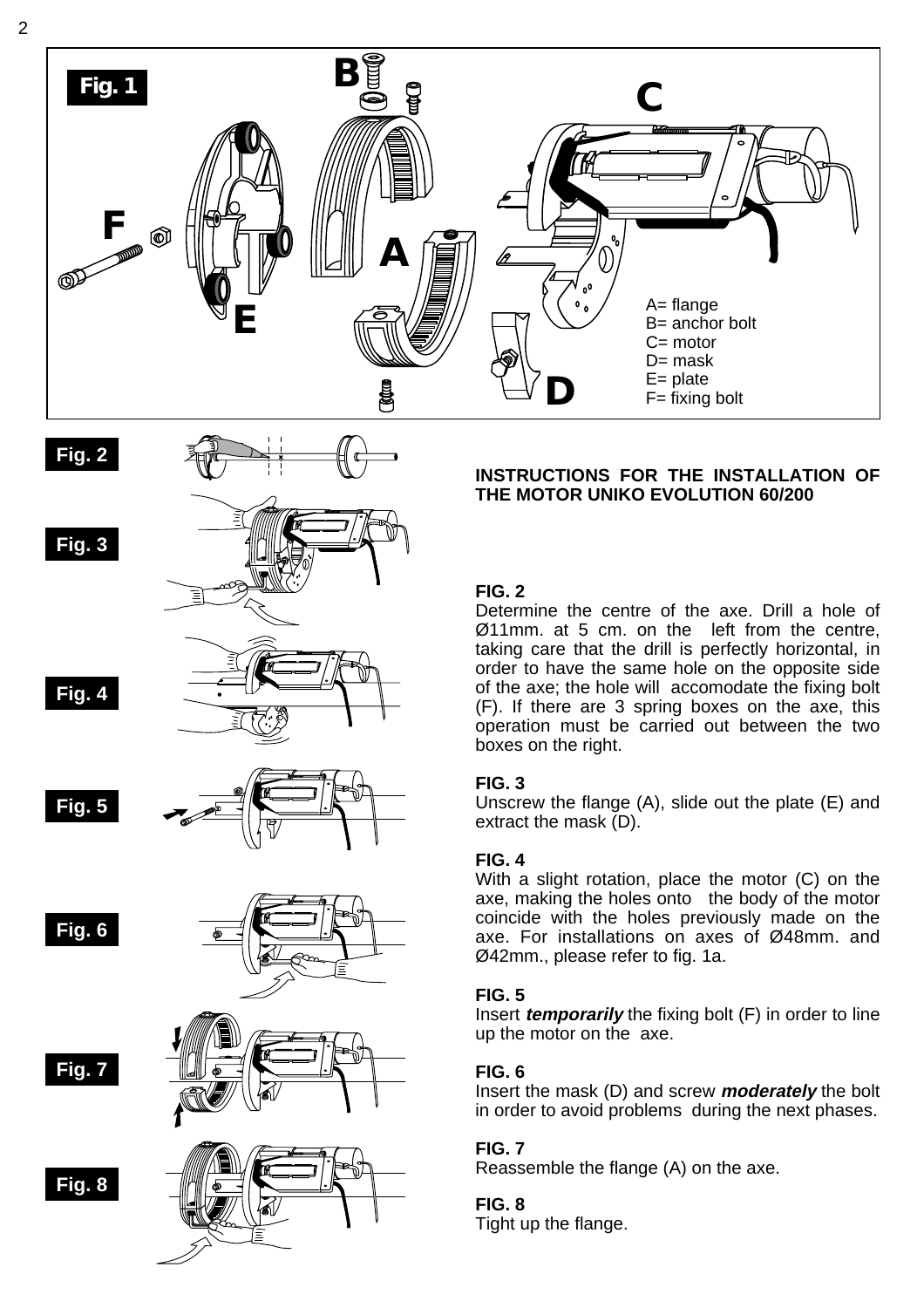

boxes Ø200mm., use the adaptor to insert on to the motor as illustrated in the picture, right after phase 3.

#### **FIG. 9**

Insert the flange onto the motor (C), taking care that the gears engage perfectly with the flange.

#### **FIG. 10**

Extract the fixing bolt (F).

## **FIG. 11**

Insert the plate (E) and tighten **moderately** but firmly the fixing bolt (F), in order to avoid ovality in the axe. Then tighten the mask (D) through the lock nut.

#### **FIG. 12**

Drill a hole near the motor on the right hand side of the axe and slip the electric cable in until it comes out from the right end of the axe. If the motor has the electromagnetic brake, drill another hole and slip in the cable for the unclamping.

#### **FIG. 13**

We advise to fix the electric cable through a band as shown in the picture, in order to avoid that the same cable is tensioned.

#### **FIG. 14**

Unscrew the anchor bolt (B) and drill a matching hole on the first element of the shutter. We advise to use a packing between the element and the flange. In case of installation with spring boxes of Ø220mm., please refer to picture 1b.

#### **FIG. 15**

Tighten the anchor bolt (B). Make all the wiring as illustrated at picture 16 page 4.

#### **ATTENTION:**

THE ELECTRICAL WIRING, CONNECTION OF CABLE AND SETTING OF LIMIT SWITCH ARE DESCRIBED AT PAGE 4.

**UNEVO-EL-IN** 06/2011



\*\*B) if the motor UNIKO EVOLUTION is to be installed on a shutter with axe Ø60mm. and spring boxes Ø220mm., use the expansor to insert on to the flange as illustrated in the picture, right after phase 13.